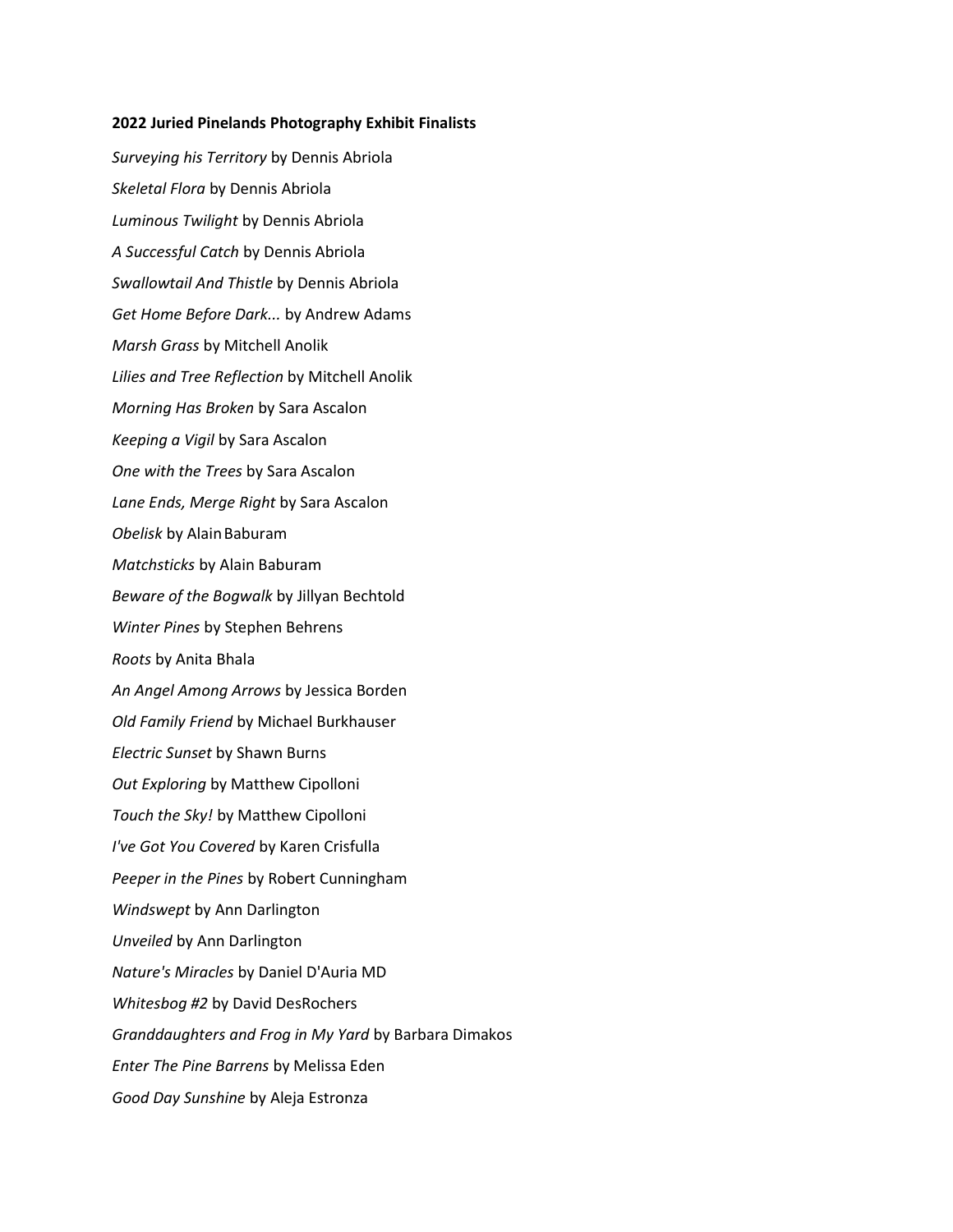Dew Drop In by Aleja Estronza Waiting for Rain: Pine Barrens Tree Frog by Robert Ferguson II The Sixth Sense: Eastern Hog-nosed Snake by Robert Ferguson II Skulking Yellow: Prairie Warbler by Robert Ferguson II Just Trash Talking by Anthony Ferraina A snowy view through the Stone Horse Barn at Batsto Village by Audrey Geddes Control Fire in Wharton State Forest by Audrey Geddes Red-Bellied Beauty (Northern Red-Bellied Turtle) by Keara Giannotti Amanita Gothic (Amanita persicina) by Keara Giannotti Pinecone Poser (Eastern Fence Lizard on Pitch Pine) by Keara Giannotti Peeping Peeper by Shawn Glass Hypnotic Timber by Shawn Glass Mullica Maple by Rafal Goraczniak Between Seasons by Rafal Goraczniak Haiku by Rafal Goraczniak Cold Trail by James Gunardson Pinelands Pitcher Plant by Donna Hoffman November 30 (Bethlehem Loading Company) by Matt Hunsberger Three Cedars by Tom Jenkins Canada Geese - Franklin Parker Preserve by Tom Jenkins Whitesbog Lilly by Tom Jenkins Freezing Bluebird by Donald Kanzler Welcome to the world... by Bill LeConey Capturing the Dawn - Franklin Parker Preserve by Stephen Leibrock Dawn Mist-Franklin Parker Preserve by Stephen Leibrock Ominous by Patricia Migliore Island by Jay OBrien Misty Sunrise by Jay OBrien Snow Geese at Sunset by Lynn Padwee Reflections of Twilight by Susan Powell Winter Pine Warbler by Randall Richard Grumpy Golden-crowned Kinglet by Randall Richard